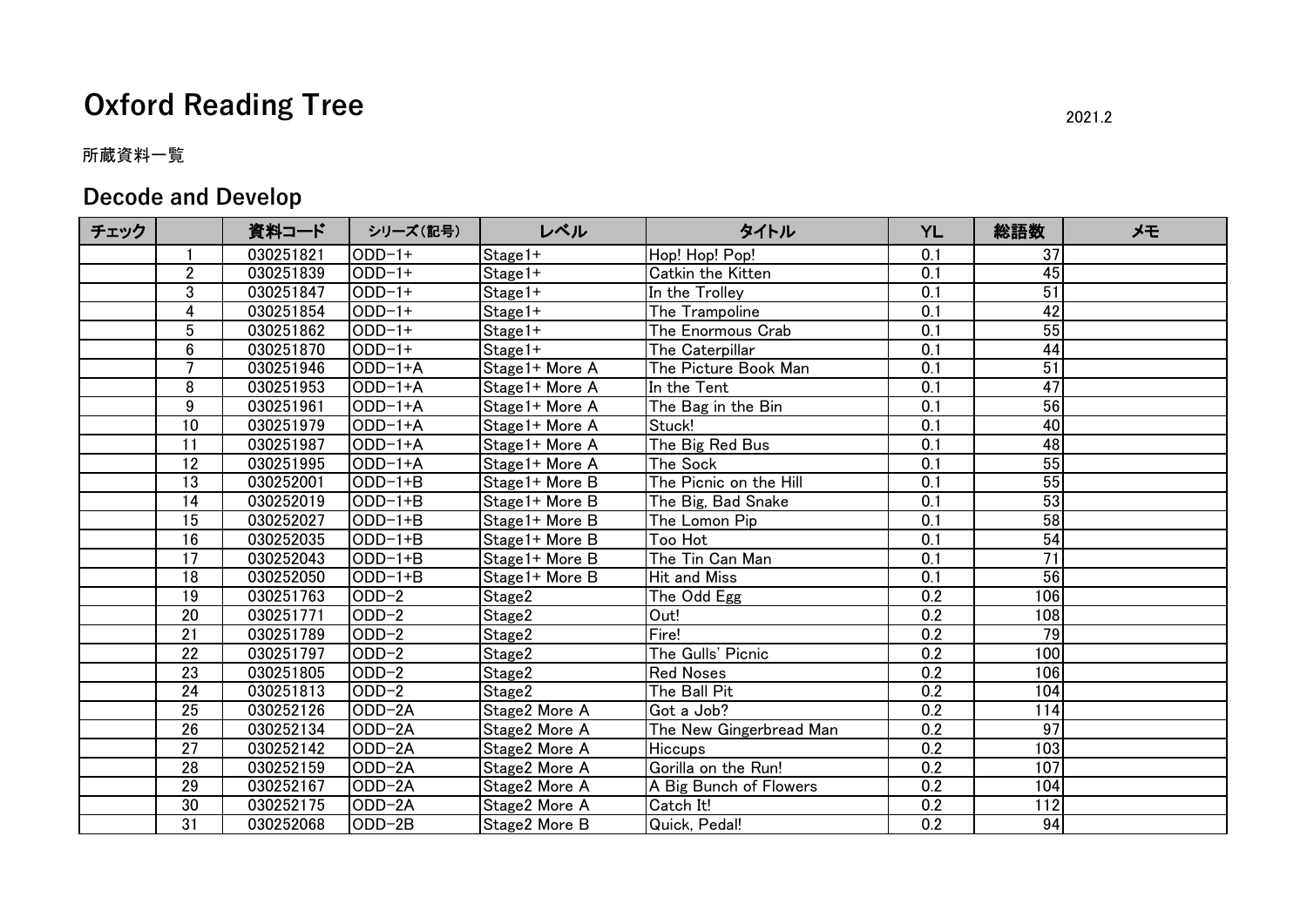| 32              | 030252076 | $ODD-2B$ | Stage2 More B | King and Queen                | 0.2              | 111              |  |
|-----------------|-----------|----------|---------------|-------------------------------|------------------|------------------|--|
| 33              | 030252084 | $ODD-2B$ | Stage2 More B | The Falcon                    | 0.2              | 102              |  |
| $\overline{34}$ | 030252092 | ODD-2B   | Stage2 More B | Hush!                         | 0.2              | 100              |  |
| 35              | 030252100 | $ODD-2B$ | Stage2 More B | Comic Fun                     | 0.2              | $\overline{112}$ |  |
| 36              | 030252118 | ODD-2B   | Stage2 More B | The Wishing Well              | 0.2              | 108              |  |
| $\overline{37}$ | 030251888 | $ODD-3$  | Stage3        | Floppy and the Puppets        | $\overline{0.3}$ | 102              |  |
| 38              | 030251896 | $ODD-3$  | Stage3        | Monkeys on the Car            | 0.3              | 106              |  |
| 39              | 030251904 | $ODD-3$  | Stage3        | Dragons!                      | $\overline{0.3}$ | 116              |  |
| 40              | 030251912 | $ODD-3$  | Stage3        | The Enormous Picture          | 0.3              | 130              |  |
| $\overline{41}$ | 030251920 | $ODD-3$  | Stage3        | Gran and the Go-Karts         | $\overline{0.3}$ | $\overline{98}$  |  |
| 42              | 030251938 | $ODD-3$  | Stage3        | <b>Helicopter Rescue</b>      | 0.3              | 94               |  |
| 43              | 030252183 | ODD-3A   | Stage3 More A | King of the Castle            | $\overline{0.3}$ | 130              |  |
| 44              | 030252191 | ODD-3A   | Stage3 More A | <b>Bug Hunt</b>               | 0.3              | $\overline{121}$ |  |
| 45              | 030252209 | $ODD-3A$ | Stage3 More A | Mister Haggis                 | $\overline{0.3}$ | 132              |  |
| 46              | 030252217 | ODD-3A   | Stage3 More A | A Walk in the Sun             | $\overline{0.3}$ | 135              |  |
| $\overline{47}$ | 030252225 | $ODD-3A$ | Stage3 More A | Green Sheets                  | $\overline{0.3}$ | 139              |  |
| 48              | 030252233 | $ODD-3A$ | Stage3 More A | Road Burner                   | $\overline{0.3}$ | 133              |  |
| 49              | 030252241 | $ODD-4$  | Stage4        | The Stars                     | 0.4              | 159              |  |
| 50              | 030252258 | $ODD-4$  | Stage4        | Long Legs                     | 0.4              | 186              |  |
| 51              | 030252266 | $ODD-4$  | Stage4        | Floppy and the Skateboard     | 0.4              | 170              |  |
| 52              | 030252274 | $ODD-4$  | Stage4        | Gran's New Glasses            | 0.4              | 194              |  |
| 53              | 030252282 | $ODD-4$  | Stage4        | The Birthday Candle           | 0.4              | 164              |  |
| 54              | 030252290 | $ODD-4$  | Stage4        | The Seal Pup                  | 0.4              | 184              |  |
| 55              | 030252662 | ODD-4A   | Stage4 More A | Finger Snapper                | 0.4              | 188              |  |
| 56              | 030252670 | ODD-4A   | Stage4 More A | The Bowling Trip              | 0.4              | 186              |  |
| 57              | 030252688 | ODD-4A   | Stage4 More A | The Minibeast Zoo             | 0.4              | $\overline{186}$ |  |
| 58              | 030252696 | $ODD-4A$ | Stage4 More A | The Good Luck Stone           | 0.4              | 177              |  |
| 59              | 030252704 | ODD-4A   | Stage4 More A | Top of the Mountain           | $\overline{0.4}$ | 187              |  |
| 60              | 030252712 | ODD-4A   | Stage4 More A | Kid Rocket                    | 0.4              | 158              |  |
| 61              | 030252548 | $ODD-5$  | Stage5        | <b>Highland Games</b>         | 0.6              | 290              |  |
| 62              | 030252555 | $ODD-5$  | Stage5        | The Orchid Thief              | 0.6              | $\overline{318}$ |  |
| 63              | 030252563 | $ODD-5$  | Stage5        | Rats!                         | 0.6              | 379              |  |
| 64              | 030252571 | $ODD-5$  | Stage5        | A Pet Called Cucumber         | 0.6              | 385              |  |
| 65              | 030252589 | $ODD-5$  | Stage5        | <b>Bush Fire!</b>             | 0.6              | 408              |  |
| 66              | 030252597 | $ODD-5$  | Stage5        | <b>Bessie's Flying Circus</b> | 0.6              | 412              |  |
| 67              | 030252605 | ODD-5A   | Stage5 More A | Queen of the Waves            | $\overline{0.6}$ | $\overline{345}$ |  |
| 68              | 030252613 | ODD-5A   | Stage5 More A | Crab Island                   | 0.6              | 326              |  |
| 69              | 030252621 | ODD-5A   | Stage5 More A | <b>Where Next?</b>            | 0.6              | 343              |  |
| $\overline{70}$ | 030252639 | ODD-5A   | Stage5 More A | Gotcha!                       | 0.6              | 357              |  |